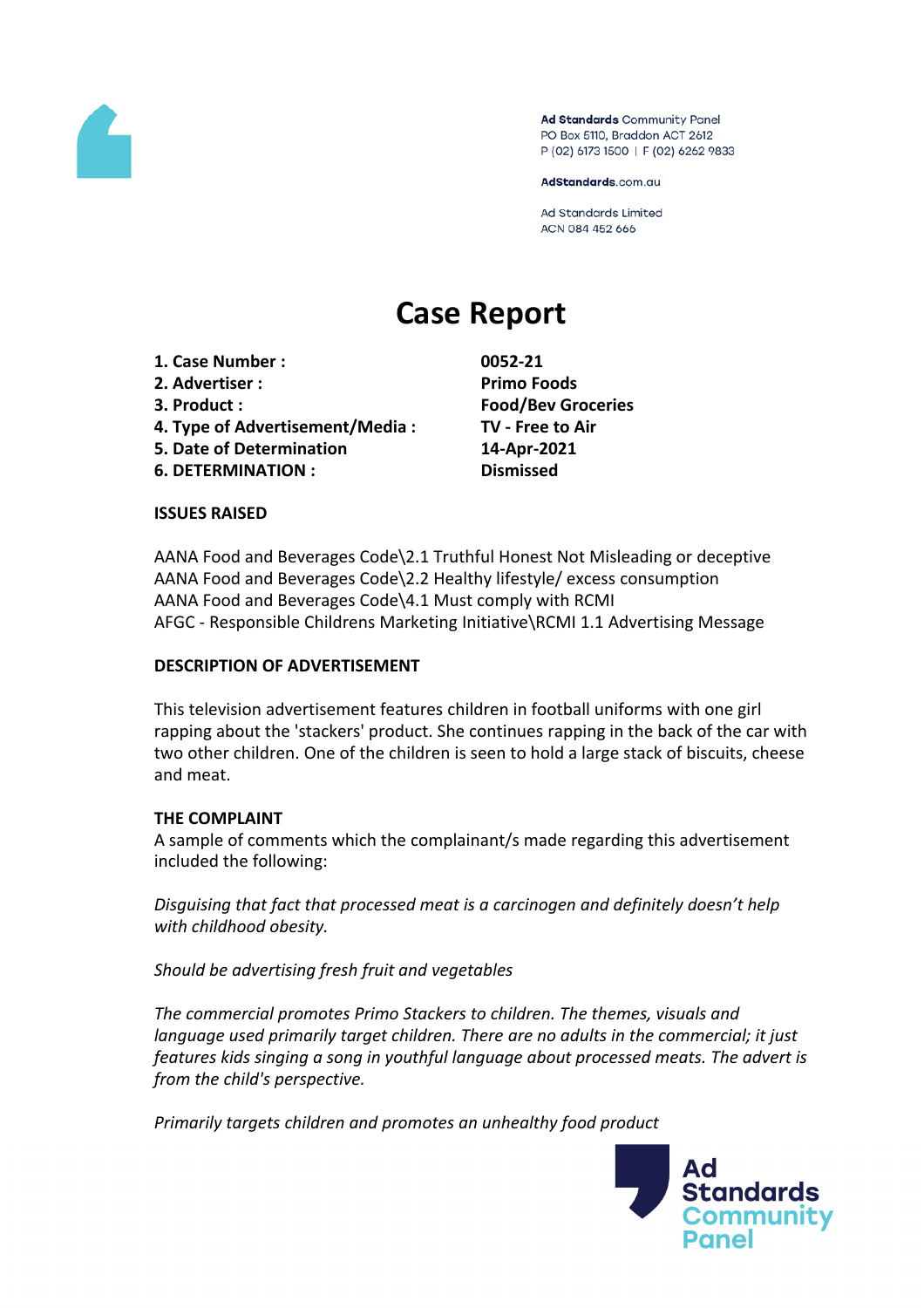

#### **THE ADVERTISER'S RESPONSE**

Comments which the advertiser made in response to the complainant/s regarding this advertisement include the following:

*We write in response to your letter dated 1 March 2021 in relation to Complaint 0052- 21 (the "Complaint") made in respect of a television advertisement for Primo Foods and their 'Stackers' product ("Product") (available in in 'Mild Salami', 'Leg Ham' and 'Chicken Breast' variations) (the "Advertisement").*

*Thank you for providing Primo Foods the opportunity to respond to the Complaint.*

*Primo Foods confirms its support for the Advertising Standards Community Panel and its commitment to ensuring that the marketing and advertising of Primo Foods products comply with the relevant laws, industry codes and initiatives.*

*We have set out for your understanding an overview of the Advertisement followed by our overall position and our responses to the specific issues raised in the Complaint.*

#### *Advertisement Description*

*The Advertisement depicts a scene where a girl (approximately ten (10) years old) dressed in an Australian rules football uniform performs a hip-hop style 'rap' about the Product. The advertisement's opening scene is set on a sports football oval, where the girl is accompanied with four of her football team mates. The Advertisement transitions from the sports football oval to the back of the car where the girl continues her rap while sitting in between a boy (approximately six (6) years old) sitting in a high chair and another boy (of the same age) eating the Product. The Stackers rap is centered around the theme that the Product is a 'flavoursome snack' that is made up from 'meat', 'cheese' and 'crackers'. At the end of the Stackers rap the Advertisement finishes with the Primo Foods logo and super imposed images of three Product variants, 'Mild Salami', 'Leg Ham' and 'Chicken Breast' (in order from left to right). Copy located at the bottom of the screen, in the form of a Call-To-Action reads 'FIND US IN THE CHEESE AISLE'. The music throughout the advertisement is a modern hiphop/electronic beat with a guitar riff that plays at the climax/end of the Advertisement. Overall, the tone of the Advertisement is 'fun' and 'playful'.*

# *B. Response to Complaint*

*Primo Foods is Australia's largest supplier of smallgoods and aims to help Aussie families, in the case of this ad, by highlighting food options from Primo Foods for consideration by busy, on-the-go grocery buyers.*

*Primo Foods respectfully does not agree with the complaints and does not believe there has been any non-compliance with any applicable Codes.*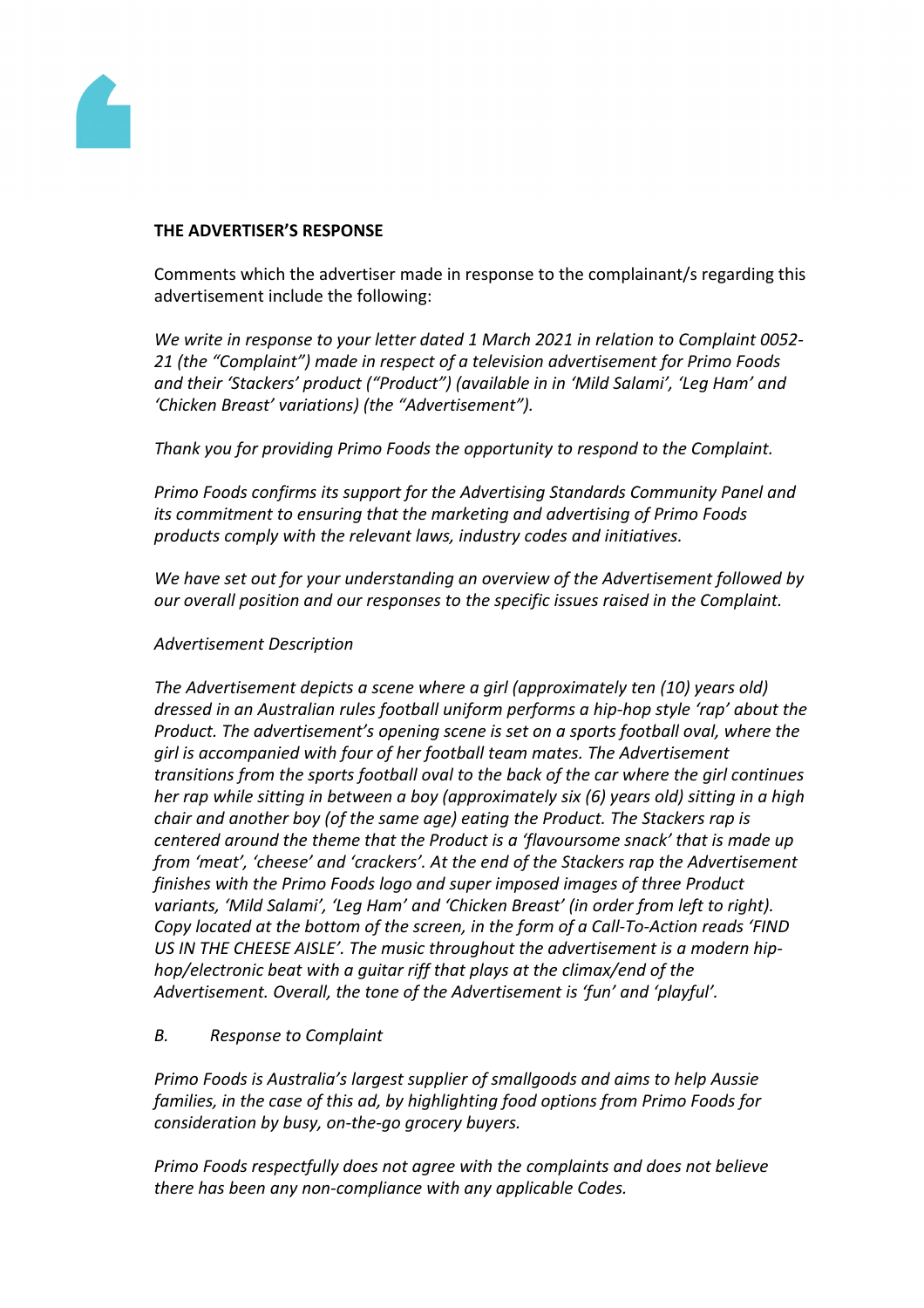

*Primo Foods always bears in mind the Australian dietary guidelines and its products comply with all food health and safety requirements.*

*With respect to the complaints, it is not realistic to think that ham, chicken breast or salami (together with cheese and crackers) are not food options worthy of consideration.* 

*The complainants have raised a number of issues that fall within the following Codes:*

*AANA Code for Advertising and Marketing Communications to Children (Children's Code)*

*AANA Food and Beverages Advertising and Marketing Communications Code (Food Code);*

*Australian Food and Grocery Council Responsible Children's Marketing Initiative (RCMI); and*

*Australian Association of National Advertisers (AANA) Advertiser Code of Ethics (Code of Ethics)*

*(together, the Codes).*

*Set out below is our overarching response regarding the applicability of each of the Codes, together with our response on specific sections of the Codes raised by the Complaint:*

#### *Children's Code*

*The complainants have asserted that the Advertisement "primarily targets children". In order to determine whether the Advertisement targets children it will be necessary to address the AANA's definition of what is considered 'Advertising or Marketing Communication to Children'.*

*The Children's Code definition of 'Advertising or Marketing Communication to Children' states that:*

*"Advertising or Marketing Communication to Children means Advertising or Marketing Communication which, having regard to the theme, visuals and language used, are directed primarily to Children and are for Product."*

*The accompanying Practice Note to the Children's Code outlines an objective test based on several factors in order to determine whether the Advertisement has been "directed primarily to children" (in this case under 14 years of age). The Practice Note further outlines that 'it is not the intent of the AANA for the Children's Code to apply to advertising or marketing communication which is directed at adults or older children, or advertising or marketing communication that may be seen by children, but is not directed primarily to them'. The factors are:*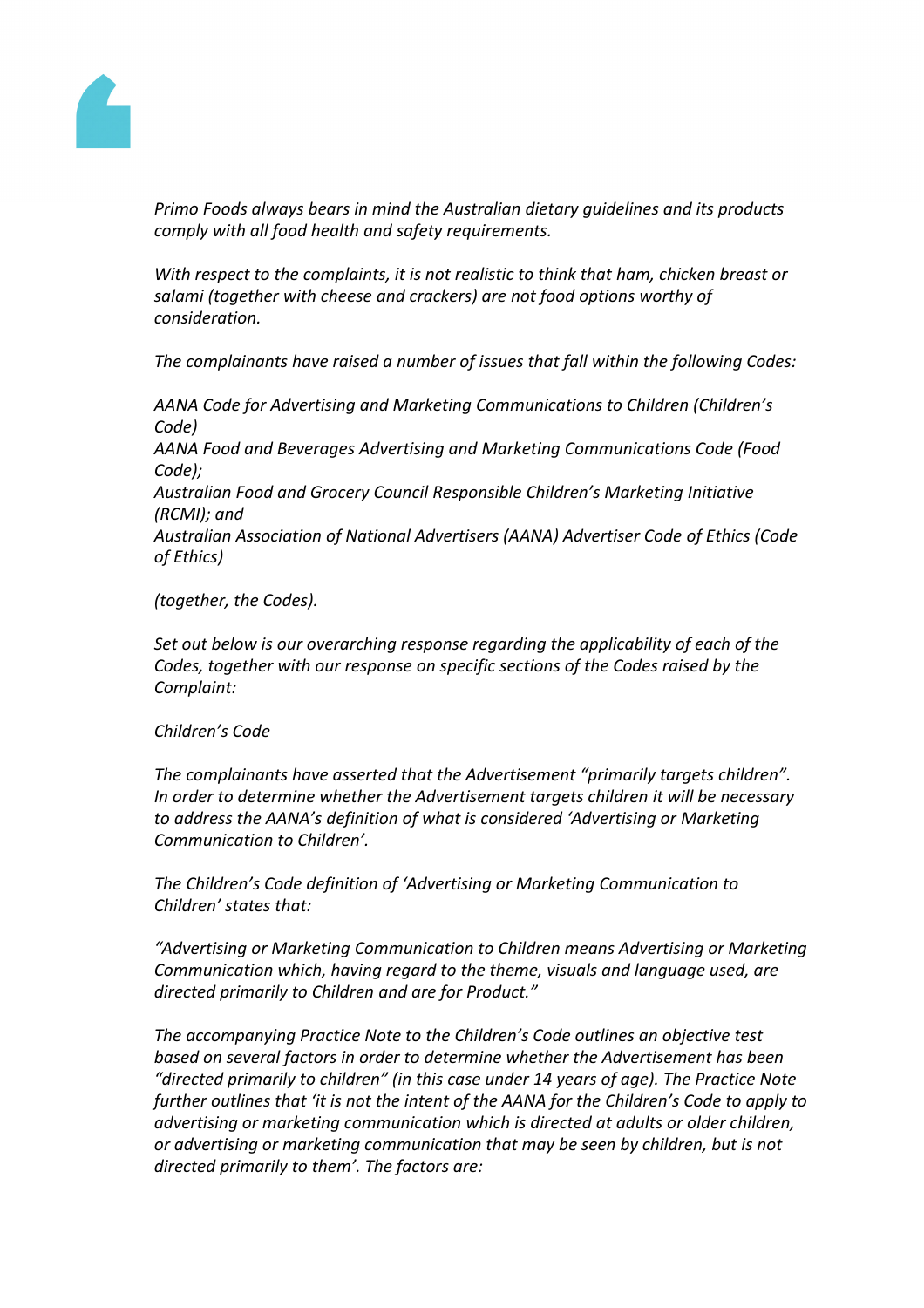

*Primarily Nature of the product or service Theme of the marketing communication Child's perspective Visuals Language Age of actors and characters; and Call to action*

*In consideration of the above factors Primo Foods submits that the Advertisement fails to satisfy the test for an advertisement or marketing communication which is "directed primarily to children".*

*The Advertisement was produced and advertised for the purposes of primarily targeting the grocery buyer, specifically being parents purchasing food items for their children. The Advertisement received a 'W' CAD classification, and therefore cannot be broadcast during Preschool (P) and Children's (C) programs or adjacent to Preschool (P) or Children's (C) periods. It is not possible for the Advertisement to appear during broadcasting periods that target children, otherwise it would be in breach of the Commercial Television Industry Code of Practice. Considering that Primo Foods primary target audience for the purpose of the Advertisement is the grocery buyer, 70% of the Advertisement's broadcasting activity has appeared on free-to-air networks (Seven, Nine, Ten and SBS) during times between 6PM-10:30PM. The remaining 30% of the Advertisement's broadcasting activity has appeared during programs that did not primarily target children. The 6PM-10:30PM time slot is suited and predominantly catered towards an adult audience, and certainly does not "primarily" target children. This can also be supported due to the fact that complainants viewed the Advertisement at 7:40PM and 8.55PM respectively. Furthermore, one of the complaints was made during the program 'Married at First Sight', which is not suitable for children's viewing. In consideration of the above, the media placement of the Advertisement does not give any opportunity for children to be "primarily targeted", but rather has been broadcast in times to support the Advertisement's aim of targeting parents of children who are grocery buyers.*

*While the Advertisement contains young actors (approximately between six (6) to twelve (12)) and adopts a 'young and fun' tone, the perspective and main connection the Advertisement creates is with parents. The child actors are dressed and presented in a way that is 'cute' and 'familiar', which prompts parents to put their own children in the shoes of the child actors. Parents can relate to taking their children to weekend sports and driving cars with children in the back seat, and children singing about the things they enjoy and coming up with creative routines. Throughout the active and energy fuelled day that a child has, the Product will serve as a great "tasty" snack that the children will enjoy. These sorts of snack foods are typically purchased, packed and organised by parents. In addition, the colours and lighting of the Advertisement are subdued with low contrast and soft colours and the images portrayed are realistic and everyday, and not animated. In comparison, typically an advertisement specifically*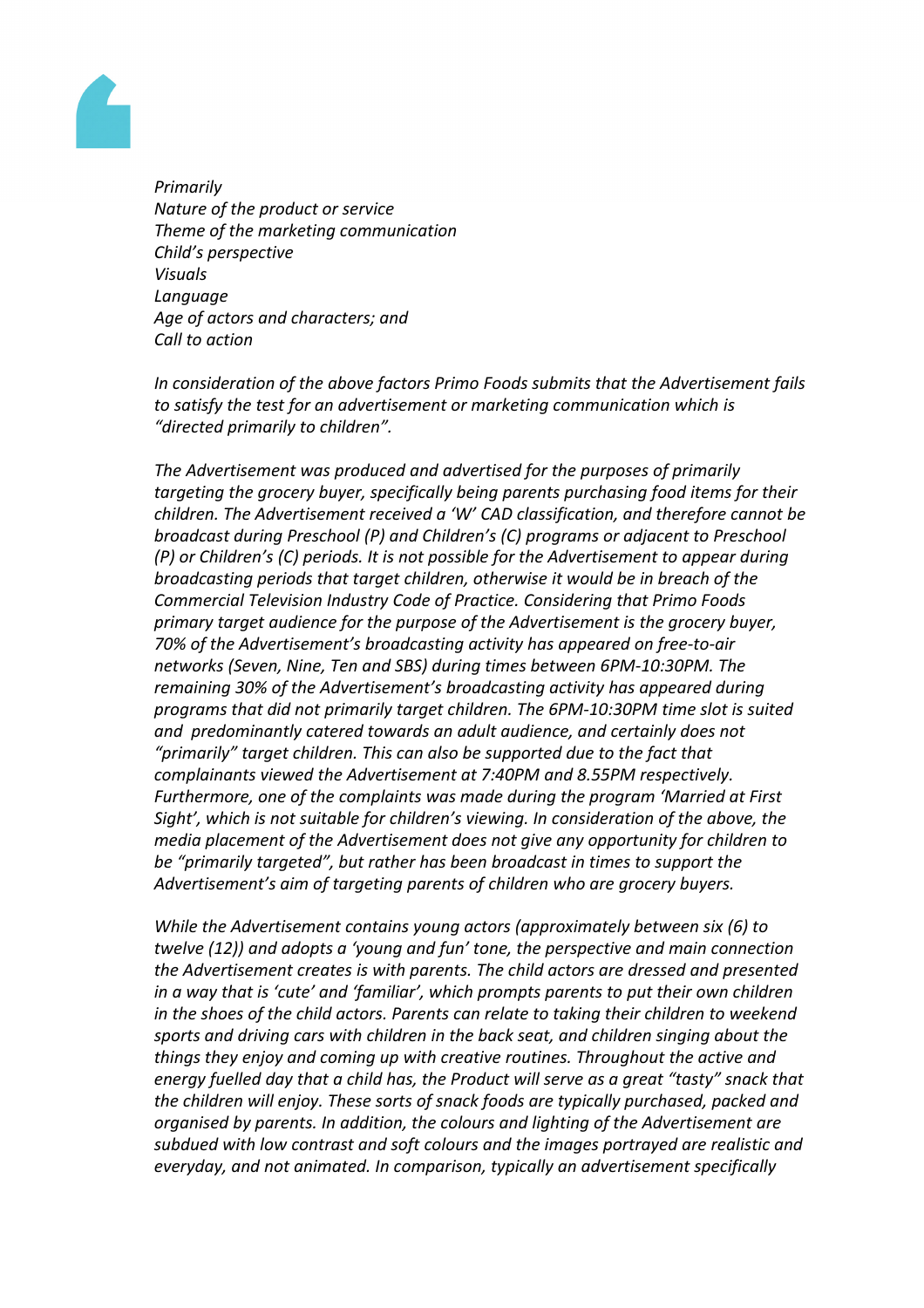

*attempting to 'capture' a child's attention would incorporate bold and bright colours or animated elements.*

*The language used in the Advertisement as a hip-hop style 'rap' is fun and entertaining and made for all ages to enjoy. It is a common marketing tool to for advertisers to use jingles, rhymes, songs or raps to capture the audience's attention. There is nothing in the dialogue to suggest that the characters are communicating their message specifically to a child audience. Primo Foods considers that the language used in the Advertisement is catered towards all ages and does not intend to specifically target children or adults. The mere appearance of children, or the use of themes that may be of interest to children and adults, does not support a finding that the Advertisement is primarily directed to children. Rather the overall themes and language used are those that adults and grocery buyers can relate to. The product itself is suitable for both children and adults.*

*The final shot of the Advertisement contains the Call-To-Action 'FIND US IN THE CHEESE AISLE'. Clearly this communication is targeted towards grocery buyers to help indicate where the Product can be found in a grocery store. The 'CHEESE AISLE' is an area that is familiar to grocery buyers, not children.*

*Primo Foods submits that the Advertisement is directed primarily at grocery buyers, and based on the above factors it cannot be concluded that the Advertisement is directed 'primarily' to children. Due to the fact that the Advertisement fails to satisfy the definition of 'Advertising or Marketing Communication to Children', it will not be necessary to consider the sections contained within the Children's Code as it does not apply. We would submit however that in any case, we do not consider the Advertisement to be in breach of the Children's Code.*

*Primo Foods also submits that this result would be consistent with the Panel's previous determinations. Specifically, in 0190/17, the Panel determined that the Children's Code did not apply to Bulla Dairy Foods' advertisement (billboard), despite the advertisement featuring children in combination with their advertised ice-cream products. The advertisement featured an image of young children holding up Bulla Dairy Foods ice-creams with the text, "unfakeable fun". In assessing this complaint, the Panel's report stated:*

*"The Board noted the names of the three varieties of Bulla ice-creams depicted and considered that while Fairy Bread is a food product directed primarily at children and therefore the Fairy Bread flavoured variety would be appealing to children, in the Board's view Custard Tart and Cookies & Cream are both flavours which would be of appeal to people of all ages and are not primarily for children."*

*"The Board noted that the advertisement features an image of two children, each holding an ice-cream, with a third hand visible, also holding an ice-cream and considered that featuring children in an advertisement does not necessarily mean that the advertisement is directed primarily to children."*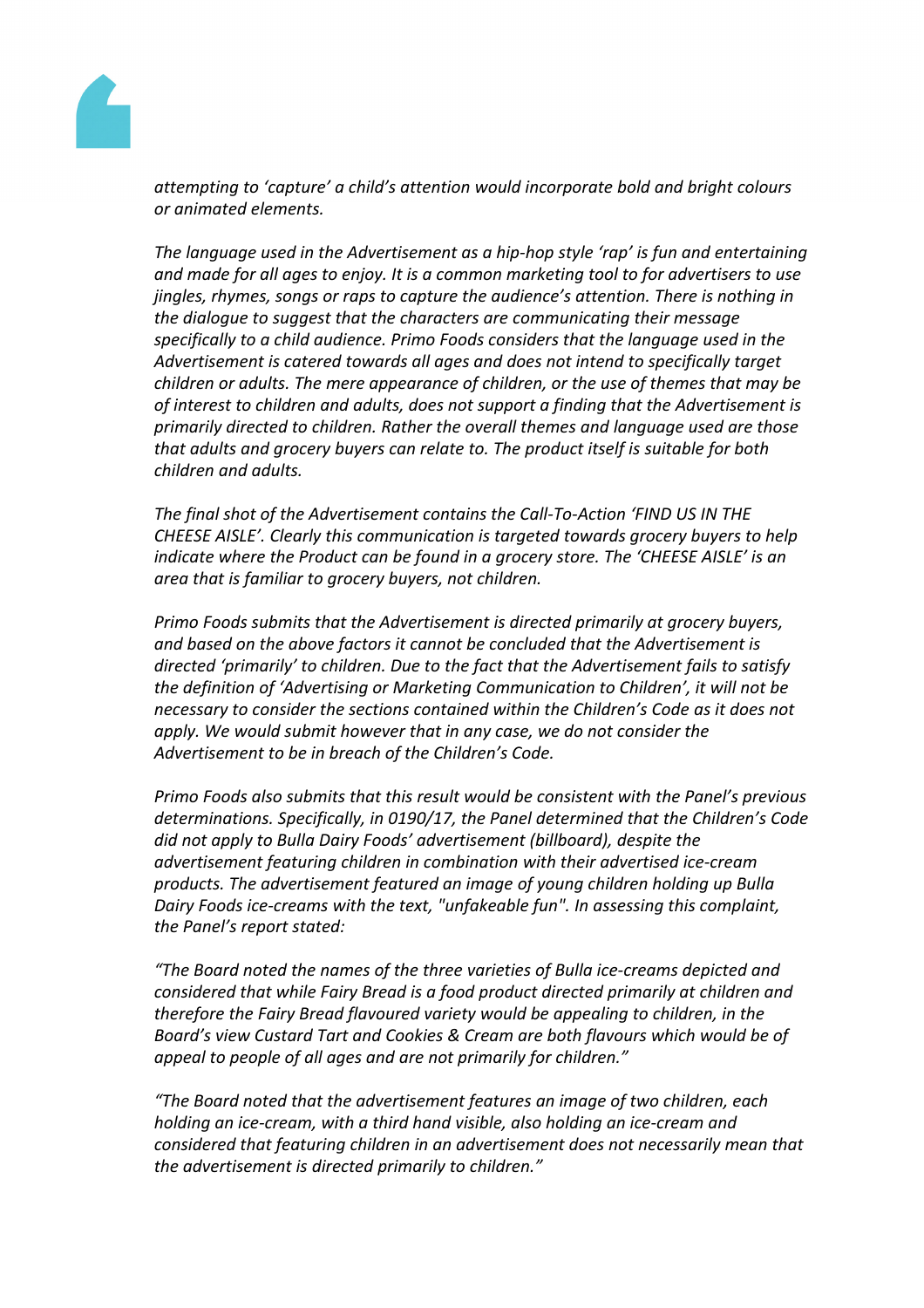

*"The Board also noted that the product being promoted is a pack of 6 ice-creams, not a single ice-cream. The Board considered that the promotion of a bulk purchase is generally associated with a call to action to the main grocery buyer."*

*"Overall the Board considered that although the advertisement would be appealing to children, in its view the advertisement is not directed primarily to children."*

*Food Code*

*The complainants have asserted that the Advertisement "doesn't help with childhood obesity" and "promotes unhealthy food".*

*Section 2.1 of the Food Code will be relevant to consider in relation to the complainants' assertions.*

*"2.1 Advertising or Marketing Communication for Food or Beverage Products shall be truthful and honest, shall not be or be designed to be misleading or deceptive or otherwise contravene Prevailing Community Standards, and shall be communicated in a manner appropriate to the level of understanding of the target audience of the Advertising or Marketing Communication with an accurate presentation of all information including any references to nutritional values or health benefits"*

*The Advertisement does not mislead or deceive the viewer in any way with respect to the representations and or claims made within the Advertisement. No claims are made regarding the nutritional content or 'healthiness' of the Product. The script of the Advertisement describes the Product as 'packed with flavour' and a 'real food snack of meat cheese crackers'. None of the aforementioned claims support any assertions that the Advertisement misleads or deceives viewers.*

*Section 2.2 of the Food Code will be relevant to consider in relation to the complainants' assertions.*

*"2.2 Advertising or Marketing Communication for Food or Beverage Products shall not undermine the importance of healthy or active lifestyles nor the promotion of healthy balanced diets or encourage what would reasonably be considered as excess consumption through the representation of product/s or portion sizes disproportionate to the setting/s portrayed or by means otherwise regarded as contrary to Prevailing Community Standards."*

*The Product is sold in small 'snack' sized quantities (45-50g), that contain four (4) crackers, four (4) slices of cheese and four (4) slices of meat. It is intended to serve as small portion food to 'snack on' in between main meals, therefore Primo Foods submits that the Advertisement does not encourage excess consumption of the foods contained within the Product. The Product manages to provide a diverse dietary offering and contains foods that cover two (2) of the five (5) essential food groups of the Australian Dietary Guidelines (grains/cereals and milk/yoghurt/cheese). While the Australian Dietary Guidelines do note that eating processed meats should be limited,*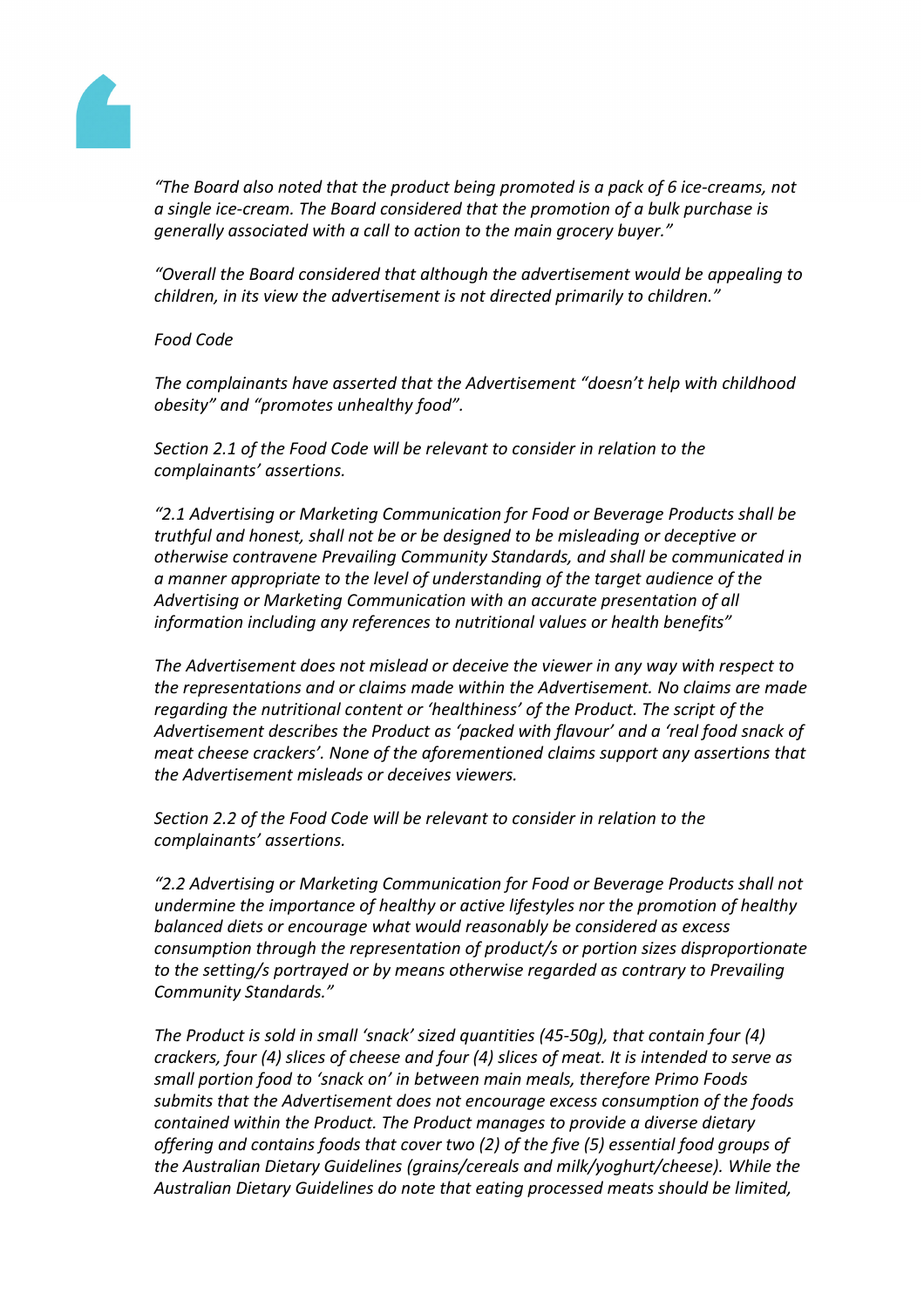

*the quantity of meat contained in each Product variant is reflective of this recommendation while also contributing to the product being a 'good source of protein'. At one part of the Advertisement one of the children is shown with a number of slices stacked, however we submit that this is in the context of fun, and in the sense of playing with the Product's ability to stack, and be transported and consumed easily. There is no suggestion that any one child is to eat all of those items and no encouragement of this.*

*The Advertisement and its central narrative is focused around a 'sports' theme, where the main character is dressed in an Australian rules football uniform and is with her team on the sports football oval. The aforementioned scenes strongly and clearly promote imagery of a 'healthy and active' lifestyle among children. Instead of 'undermining the importance of healthy or active lifestyles', the Advertisement in fact does the opposite through representing children as playing sport on a grass roots level and being a part of a team. In consideration of the above, Primo Foods submits that the Advertisement does not fall in breach of Sections 2.1 or 2.2 of the Food Code.*

*Based on Primo Foods submission that the Advertisement shall not be considered as 'Advertising or Marketing Communication to Children' as per AANA criteria, for the reasons set out above under the Childrens Code, Section 3 of the Food Code will not apply, and therefore shall not be considered for the purposes of this Complaint.* 

*Section 4.1 of the Food Code will be relevant to consider in relation to the complainants' assertions. Primo Foods response in relation to aforementioned section shall be addressed in the following paragraph, under 'RCMI'.*

#### *RCMI*

*In order to determine whether the Advertisement must comply with the RCMI it will be necessary to consider the definition of 'Advertising or Marketing Communications to Children' under the RCMI. The RCMI considers that Advertising and Marketing Communications to Children occurs when:*

*"The theme, visuals and language used, are directed primarily to Children and are for food and/or beverage products";*

*"Advertising or Marketing Communications that are placed in Medium that is directed primarily to Children (in relation to television this includes all C and P rated programs and other rated programs that are directed primarily to Children through their themes, visuals and language)"; and/or*

*"Children represent 35 per cent or more of the audience of the Medium".*

*In consideration of element (a), Primo Foods submits that the 'theme, visuals and language used' are not directed 'primarily' to Children (in this case under 12 years of age). Similar to the reasons considered above under the Children's Code, Primo Foods have developed and produced the Advertisement to be primarily targeted towards grocery buyers, specifically being parents purchasing food items for their children. The overall theme intends to resonate with parents the most, as the Product is placed in a*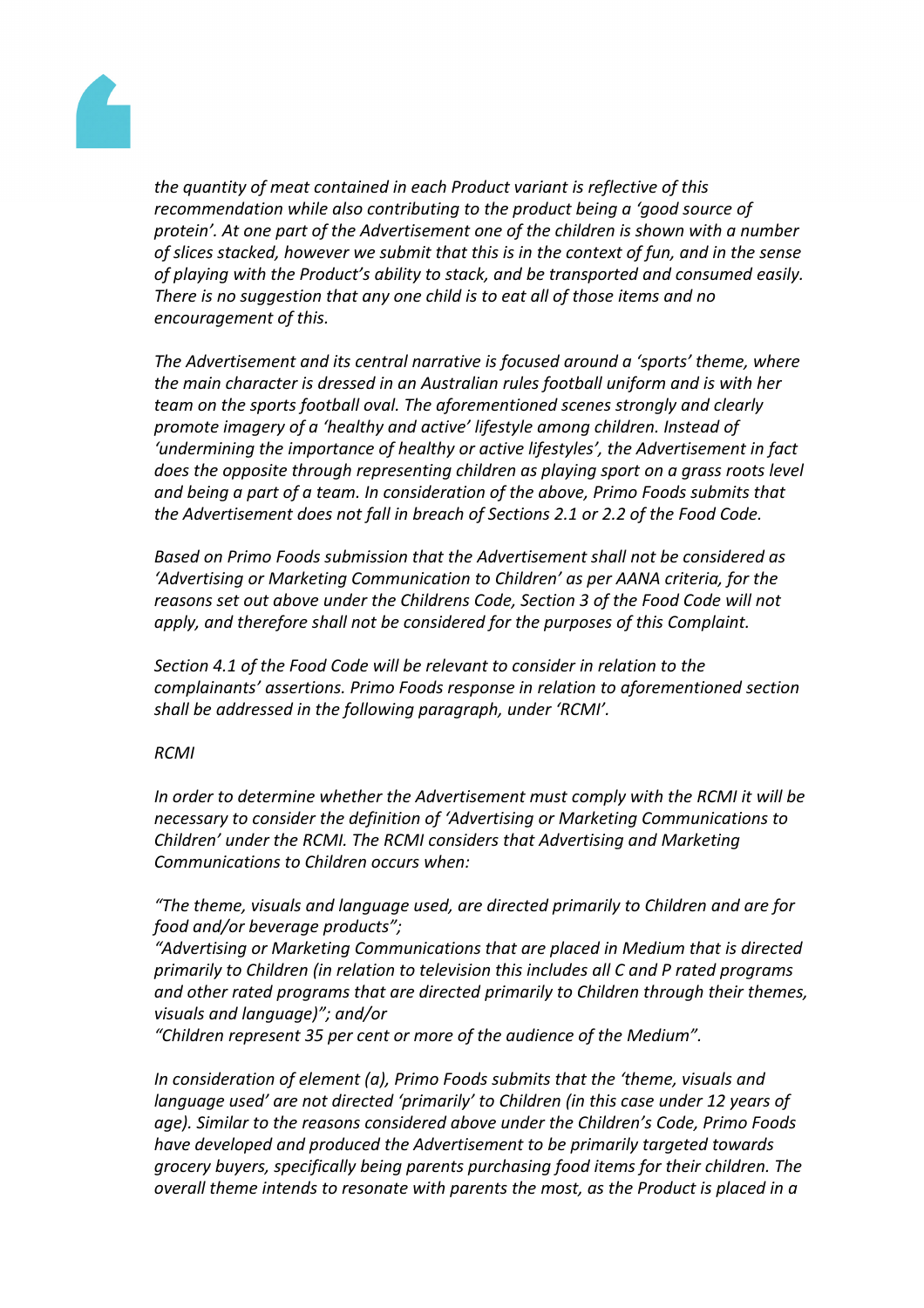

*context where parents can relate in providing snacks to their children who are 'active' and full of 'energy', and arranging suitable snacks for them that they can transport easily to sports and other activities. While the tone of the Advertisement is 'fun' and 'playful' the visuals or language used does not suggest that the Advertisement is targeted towards any demographic in particular. The language used in the Stackers rap is made to be engaging, entertaining and memorable, however it is not constructed in a way that attempts to 'relate' to children (through slang, modern/trending words, etc.) or target them specifically and there is nothing to suggest that the characters are communicating to children.*

*In consideration of element (b), Primo Foods submits that the Advertisement received a 'W' CAD classification, and therefore cannot be broadcast during Preschool (P) and Children's (C) programs or adjacent to Preschool (P) or Children's (C) periods. Furthermore, 70% of the Advertisement's broadcast activity has appeared on free-toair networks (Seven, Nine, Ten and SBS) during times between 6PM-10:30PM. The remaining 30% of the Advertisement's broadcast activity has appeared during programs that did not primarily target children.*

*In consideration of element (c), based on the Advertisement's broadcast activity stated above, Primo Foods submits that the Advertisement has not been broadcast in a medium which attracts an audience share of more than 35% of children.*

*Based on the above assessment, Primo Foods submits that the Advertisement fails to satisfy RCMI's definition of Advertising and Marketing Communications to Children, and as a result the RCMI does not apply.*

*Primo Foods also submits that this result would be consistent with the Panel's previous determinations. Specifically, in 0082/19, the Panel determined that the RCMI did not apply to Kellogg's advertisement (TVC). Despite the advertisement featuring children in a tree house that are playing with and eating the advertised product, LCMs (choc chip), the Panel concluded that the overall impression is to be assessed in determining whether an advertisement is directed primarily to children. In assessing this complaint, the Panel's report stated:*

*"The Panel noted the advertiser's response that the concept of the advertisement was to appeal to parents and grandparent's desire to bring joy to their child/grandchild and that the advertisement is shown from the grandmother's perspective, not the children's."*

*"The Panel considered that the overall theme of a grandparent looking after her grandchildren, the nostalgic value of the inclusion of Benita Collins and the call to action directed to the grocery buyer all amounted to an advertisement which was, through themes, visuals and language, attractive to both adults and children but not directed in the first instance to children under 12."*

*In any case we do not consider there to have been a breach of the RCMI given that the Product is featured in the context of an active and sporty lifestyle, and the Product*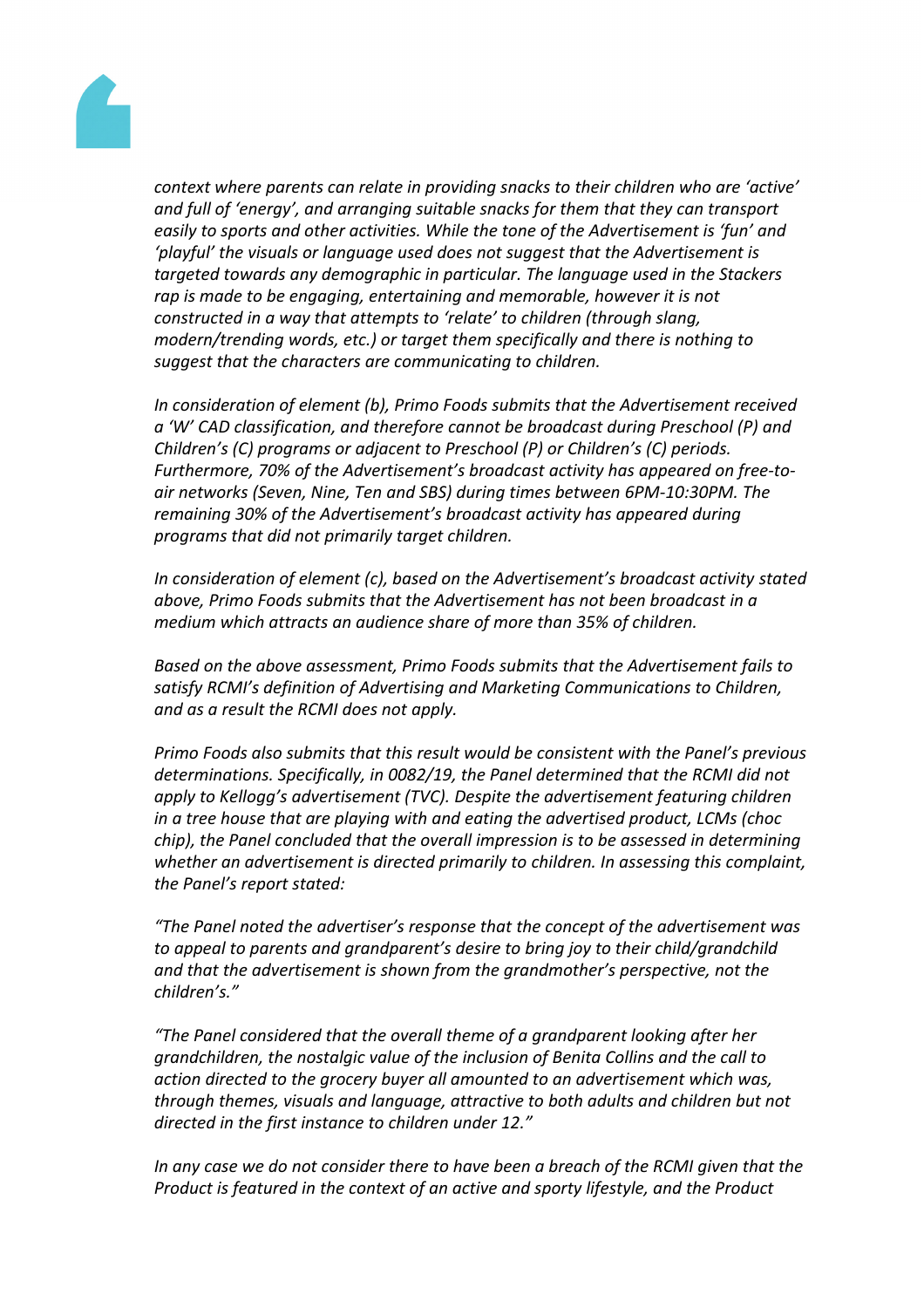

*itself offers a range of nutritional benefits as set out above in our comments under the Food Code.*

*Code of Ethics*

*Notwithstanding all of the above, if the Panel were to assess whether the Advertisement breaches any section of the Code of Ethics, Primo Foods considers that the Panel would find that no such breach has occurred. Sub-sections of Section 2 of the Code of Ethics relate to, (2.1) discriminating against or vilifying a person or section of the community; (2.2) sexual appeal of minors or sexual appeal used in an exploitative/degrading manner; (2.3) the portrayal of violence; (2.4) sex, sexuality and nudity; (2.5) language; (2.6) Prevailing Community Standards on health and safety; and (2.6) distinguishability as advertising. Primo Foods confirms that in its view the Advertisement does not breach any of these sub-sections. Summary*

*In summary, the Advertisement fails to meet any criteria to determine that the Advertisement is 'primarily directed towards children' for the Children's Code, Section 3 of the Food Code and RCMI to apply. Primo Foods have developed and produced the advertisement specifically to primarily target grocery buyers. This is strongly supported by the Advertisement's CAD classification and media placement in combination with the Advertisement's overall theme and marketing communication. All provisions of the Codes that may be considered by the Board to be applicable (except for those which do not apply) have been considered for the purpose of this Complaint and Primo Foods submits that the Advertisement does not fall in breach of the Codes in any event.*

*Primo Foods submits that the Complaint should be dismissed in its entirety and thanks the Panel for the opportunity to respond to the Complaint.*

#### *Additional response*

*We note that in your email you have indicated that the Panel has considered the complaints made in respect of our Primo Foods 'Stackers' TVC ("Advertisement"), and has indicated a preliminary view that the Advertisement satisfies the criteria of the Responsible Children's Marketing Initiative ("RCMI") and therefore is an 'Advertising or Marketing Communication to Children' for the purposes of the RCMI. As per your previous email we understand that that this was "primarily due to the Advertisement's placement in the movies Boxtrolls and Matilda". We note that further information on the reasoning or discussion was provided at this time. We confirm the Advertisement was not placed during or adjacent to C and P programs nor did the programs receive 35% or more of children viewership. It is possible that the Panel assumed that the movies 'Boxtrolls' and 'Matilda' are programs directed primarily to children with respect to "their themes, visuals and language' and for this reason the RCMI has been applied. We note that further information has been requested and we welcome the opportunity to provide further supporting material which we consider to be important for making a final determination.*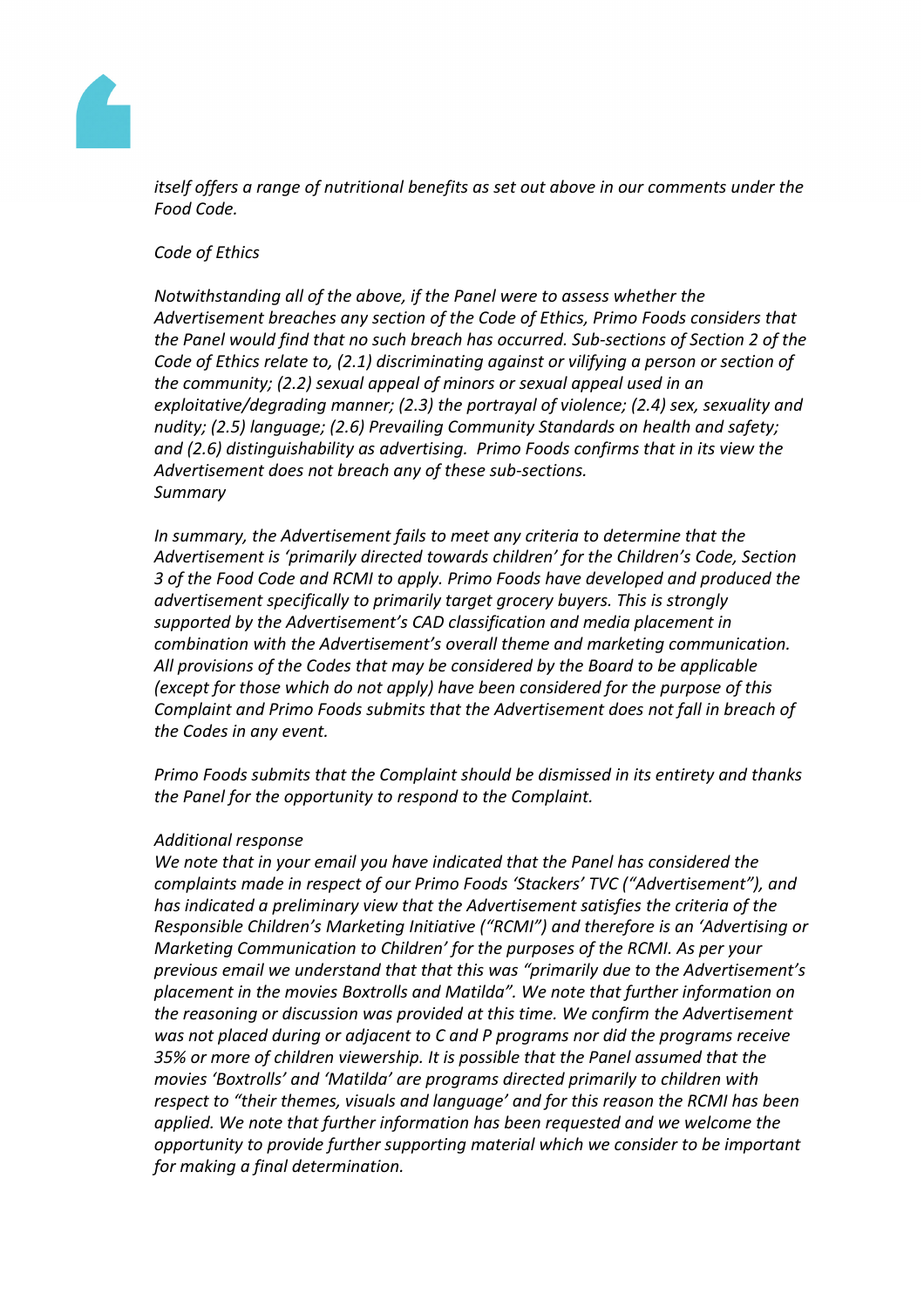

*Primo Foods would like to kindly request that the Panel consider the application of the RCMI in light of all of the relevant supporting information and facts, and reconsider this issue based on the following additional information and reasoning:*

*Our research reveals that 'Boxtrolls' and 'Matilda' are movies of the 'Family/Comedy' genre (see attached search extracts in support of this), which implies that while the movie is expected to contain children's themes, it is primarily made to appeal to a broader family audience where adults (particularly parents) can watch and enjoy the film equally as much as children. The Classification Australia website has classification records of both 'Boxtrolls' and 'Matilda' with a PG rating (Parental Guidance). In addition to the movies' PG rating, Boxtrolls specifically cites "Mild themes, violence and infrequent coarse language" (https://www.classification.gov.au/titles/boxtrolls-1), and Matilda specifically cites "Low level violence"*

*(https://www.classification.gov.au/titles/matilda-3). The Classification Australia website states that the PG rating "may contain content that children find confusing or upsetting and may require the guidance of parents, teachers or guardians" and that "PG-rated content is not recommended for viewing by people under the age of 15 without guidance from parents, teachers or guardians". In consideration of the above, due to the fact that Classification Australia does not recommend children (under 15, let alone under 12) to view the relevant movies without parental guidance it cannot be determined that the films are primarily targeted towards children because this would fall in direct conflict with Classification Australia's rating categories.*

*Primo Foods would like to highlight that the above classification of the relevant movies falls consistent with the viewership statistics, which we have compiled for these movies over the period in question and attach for reference. These statistics demonstrate viewing figures that were well below the 35% threshold (Matilda – only 18%, viewership of children under 12 and Boxtrolls – only 19%, viewership of children under 12).*

*Furthermore, the broadcast times of the movies were after 6pm (Matilda at 7:20pm and Boxtrolls at 6:50pm), which strongly supports the targeted viewership of a broad demographic (including predominantly adults) to suit the PG classification and 'Family/Comedy' genre. These were not in C or P programming, rather they formed part of the overall media placement strategy which was directed to adults and grocery buyers.*

*Primo Foods respectfully submits that the relevant movies do not meet the 'directed primarily to children' criteria under the RCMI and that parents/guardians are the predominant targets, are also attracted to the content and form a predominant portion of the expected (and actual) viewership towards the movies as children.*

*While Primo Foods are not of the position that the RCMI applies in the assessment of the Advertisement's complaint, we acknowledge and understand Ad Standards' request to provide evidence demonstrating that a 'healthier dietary choice' representation in the Advertisement for the purposes of the RCMI. The relevant nutrition criteria that Primo Foods has adopted to determine whether the Primo Stackers products are a 'healthier dietary choice' is the Australian Dietary Guidelines ("ADG"). The Primo Stackers products meets the five principal recommendations of the ADG as per the following:*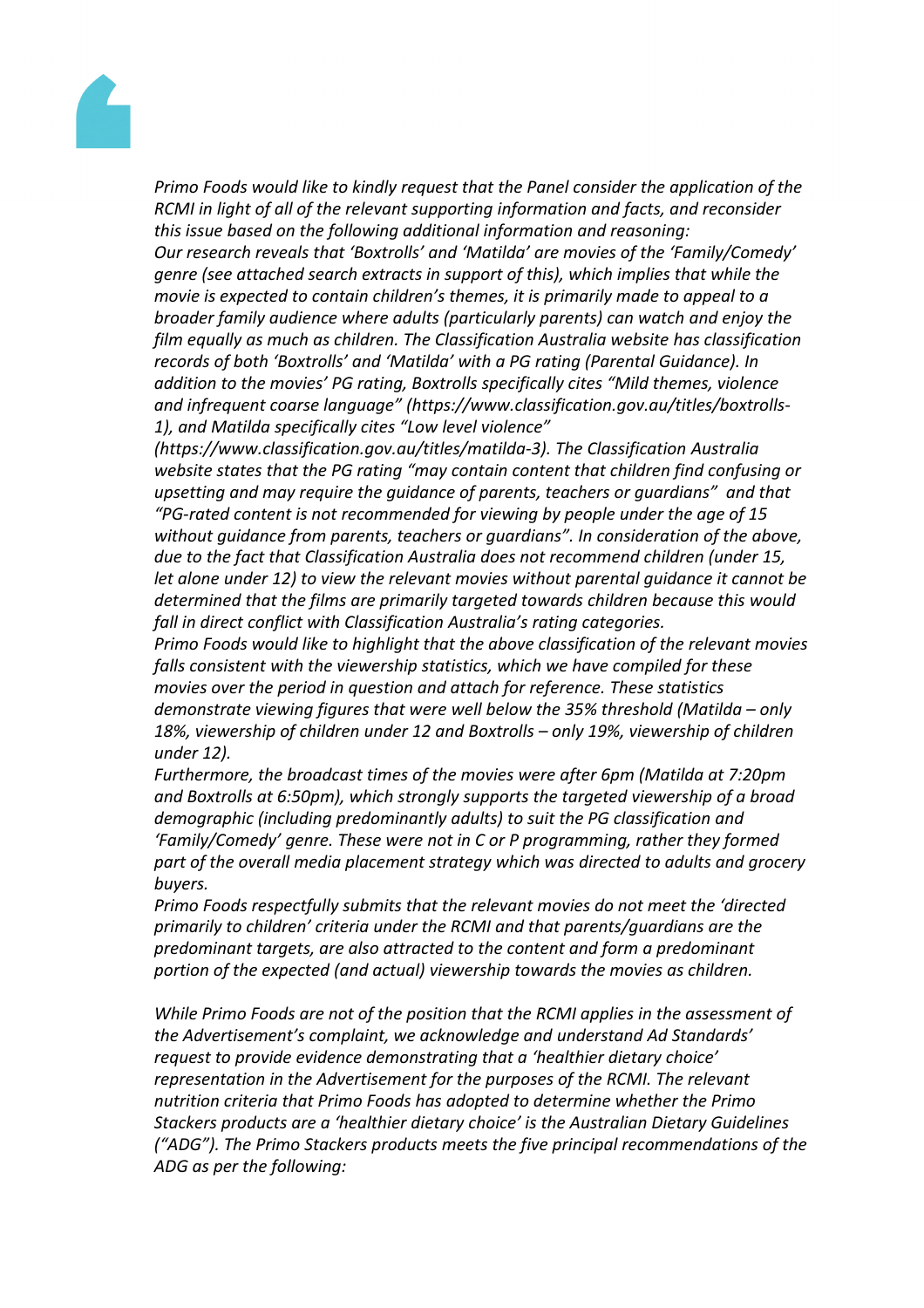

*Guideline 1 - To achieve and maintain a healthy weight, be physically active and choose amounts of nutritious food and drinks to meet your energy needs: The Advertisement depicts young active and healthy kids focused around a 'sports' theme, where all young actors are dressed in an Australian rules football uniform. The tone and imagery of the Advertisement strongly and clearly promotes a 'healthy and physically active' lifestyle among children. The Advertisement depicts children playing sport on a grass roots level outside of school, which helps teach kids healthy habits of being physically active to look after one's body. The Primo Stackers products serve as an energy fuelled snack to replenish energy levels of physically active people throughout the day.*

*Guideline 2 - Enjoy a wide variety of nutritious foods from these five groups every day: The Primo Stackers products (of crackers, meat and cheese) manages to provide a diverse dietary offering and contains foods that cover two (2) of the five (5) essential food groups of the ADG (grains/cereals and milk/yoghurt/cheese).*

*Guideline 3 - Limit intake of foods containing saturated fat, added salt, added sugars and alcohol:*

*While the ADG notes that eating processed meats should be limited, the quantity of meat contained in each Primo Stackers product is of a substantially small quantity, and is consistent with the 'limit intake' recommendation. The Primo Stackers products are advertised and marketed as a 'snack' product and are only available to consumers in small quantities (45-50g) to serve as a small snack in a limited portion. Guideline 4 - Encourage, support and promote breastfeeding: N/A Guideline 5 - Care for your food; prepare and store it safely: N/A*

*In moving forward with this case, Primo Foods will ensure that additional precautionary measures are taken concerning future media placement for this particular Advertisement. We sincerely thank Ad Standards for giving us an opportunity to directly respond and participate in the deliberation process of this complaint.*

#### **THE DETERMINATION**

The Ad Standards Community Panel (the Panel) considered whether this advertisement breaches the Responsible Children's Marketing Initiative of the Australian Food and Grocery Council (the AFGC RCMI) or the AANA Food and Beverages Advertising and Marketing Communications Code (the Food Code).

The Panel noted the complainants' concerns that the advertisement:

- promotes Primo Stackers to children as the themes, visuals and language used primarily target children. There are no adults in the commercial; it just features kids singing a song in youthful language about processed meats. The advert is from the child's perspective.
- primarily targets children and promotes an unhealthy food product.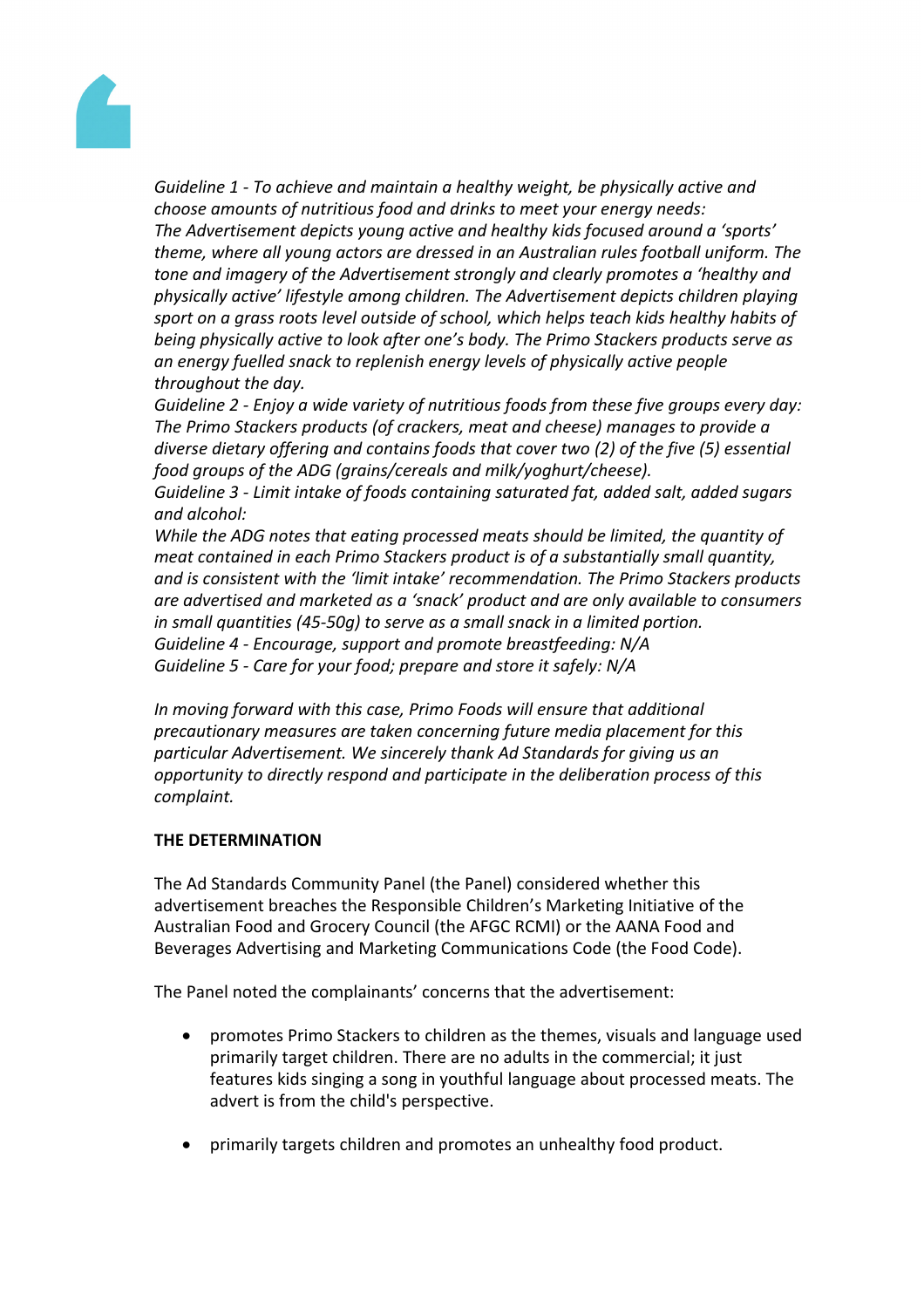

• is disguising that fact that processed meat is a carcinogen and definitely doesn't help with childhood obesity.

The Panel viewed the advertisement and noted the advertiser's response.

### **Is this advertisement directed primarily to Children?**

The Panel noted that the Food Code defines Advertising or Marketing communications to Children as 'Advertising or Marketing Communications which, having regard to the theme, visuals and language used, are directed primarily to Children and are for a Children's Food or Beverage Product.'

The Panel noted that Children's Food or Beverage Product is defined as 'any food or beverage product (other than alcoholic beverages as defined in and subject to regulation by the Alcohol Beverages Advertising Code) which is targeted toward and has principal appeal to Children.'

The Panel noted that Children is defined as 'persons 14 years old or younger'.

#### Is the theme of the advertisement directed primarily to children?

The Panel considered the theme of the advertisement is eating the product as a snack after a busy day of sport. The Panel considered that while the theme of sport may be attractive to children, the concept of an easy snack which could be eaten on the go is a concept which would appeal to parents and caregivers whose children participate in out-of-school activities.

The Panel considered that the theme of the advertisement would be mainly attractive to adults and was not directed primarily to children under 14.

#### Is the language of the advertisement directed primarily to children?

The Panel considered that the fast rap style of the advertisement and the language used, such as 'stacks of fun', was easy to understand and would be attractive to children. The Panel considered that the direction 'find us in the cheese isle' was more directed to adult grocery buyers than children.

The Panel considered that overall the language used in the advertisement would be equally attractive to both children and adults and was not directed primarily to children under 14.

#### Are the visuals of the advertisement directed primarily to children?

The Panel considered that the advertisement featured children who had been playing sport and then who were in the backseat of the car. The Panel considered that the use of children would attract the attention of children, however the setting and visuals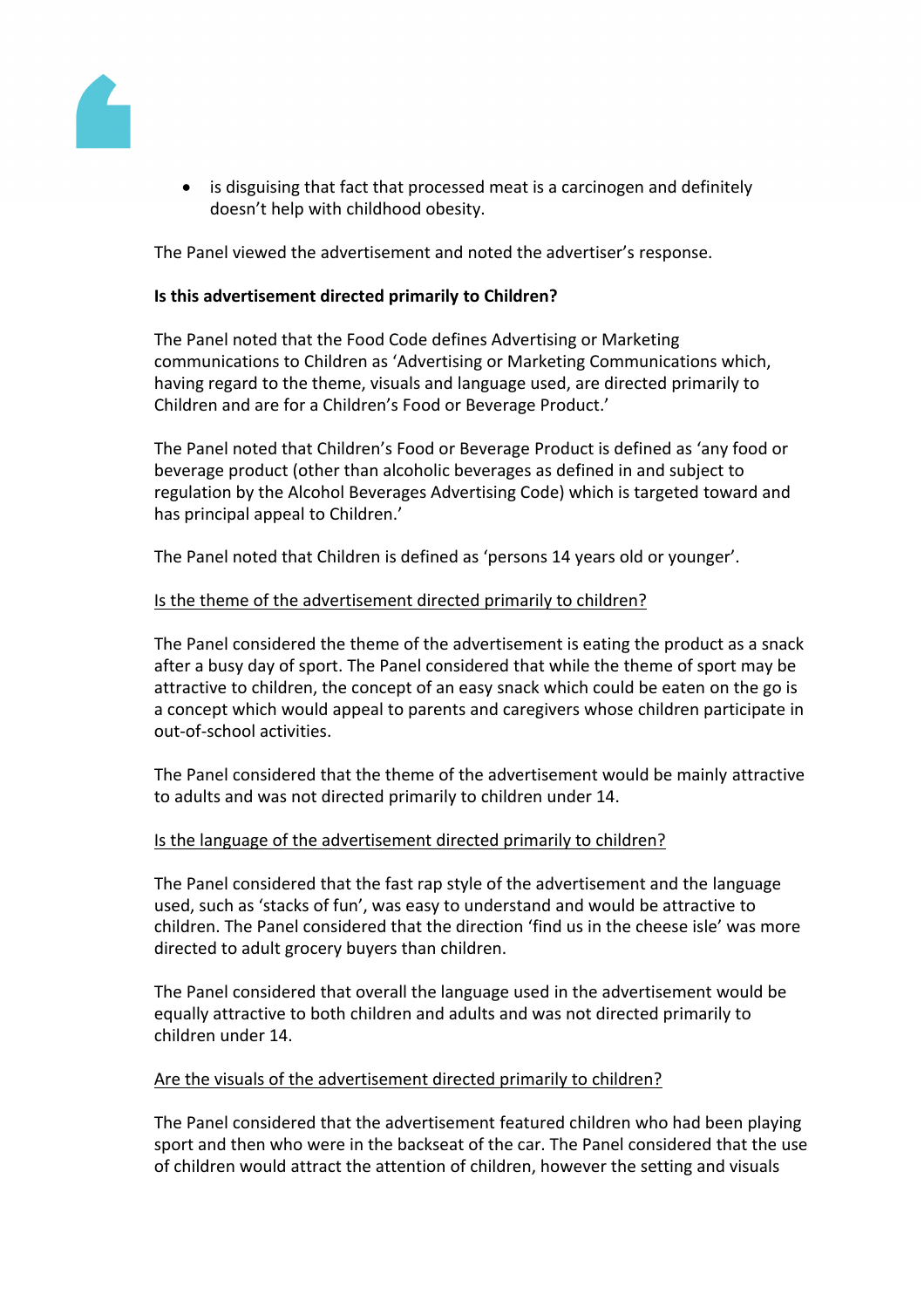

would also be familiar to parents and caregivers who take their children to sporting activities.

The Panel considered that the visuals in the advertisement were equally attractive to both adults and children and were not directed primarily to children under 14.

## Is the content of the advertisement overall directed primarily to children?

The Panel reiterated that it is essential that they consider all elements of the advertisement and make a decision based on how all of the elements of the advertisement interact, and the overall impression that they make, in determining whether an advertisement is directed primarily to children.

The Panel considered that the overall advertisement would be attractive to children, particularly through the use of children actors and the rapping, fast-paced language. The Panel also considered that the theme of an after activity-snack option would be one which was primarily appealing to parents.

The Panel considered that the advertisement, through themes, visuals and language, was attractive to both adults and children but not directed in the first instance to children under 14.

#### Conclusion: is the advertisement directed primarily to children?

Finding that the theme, visuals and language used in the advertisement are directed to adults and children the Panel determined that the advertisement was not directed primarily to children under 14.

As the advertisement was not directed primarily to children, Section 3 of the Food Code and the AANA Children's Code do not apply.

## **AANA Food and Beverages Advertising and Marketing Communications Code (the Food Code).**

Food Code 2.1 Advertising or Marketing Communication for Food or Beverage Products shall be truthful and honest, shall not be or be designed to be misleading or deceptive or otherwise contravene Prevailing Community Standards, and shall be communicated in a manner appropriate to the level of understanding of the target audience of the Advertising or Marketing Communication with an accurate presentation of all information including any references to nutritional values or health benefits.

The Panel noted the complainants' concern that the advertisement is disguising that fact that processed meat is a carcinogen and definitely doesn't help with childhood obesity.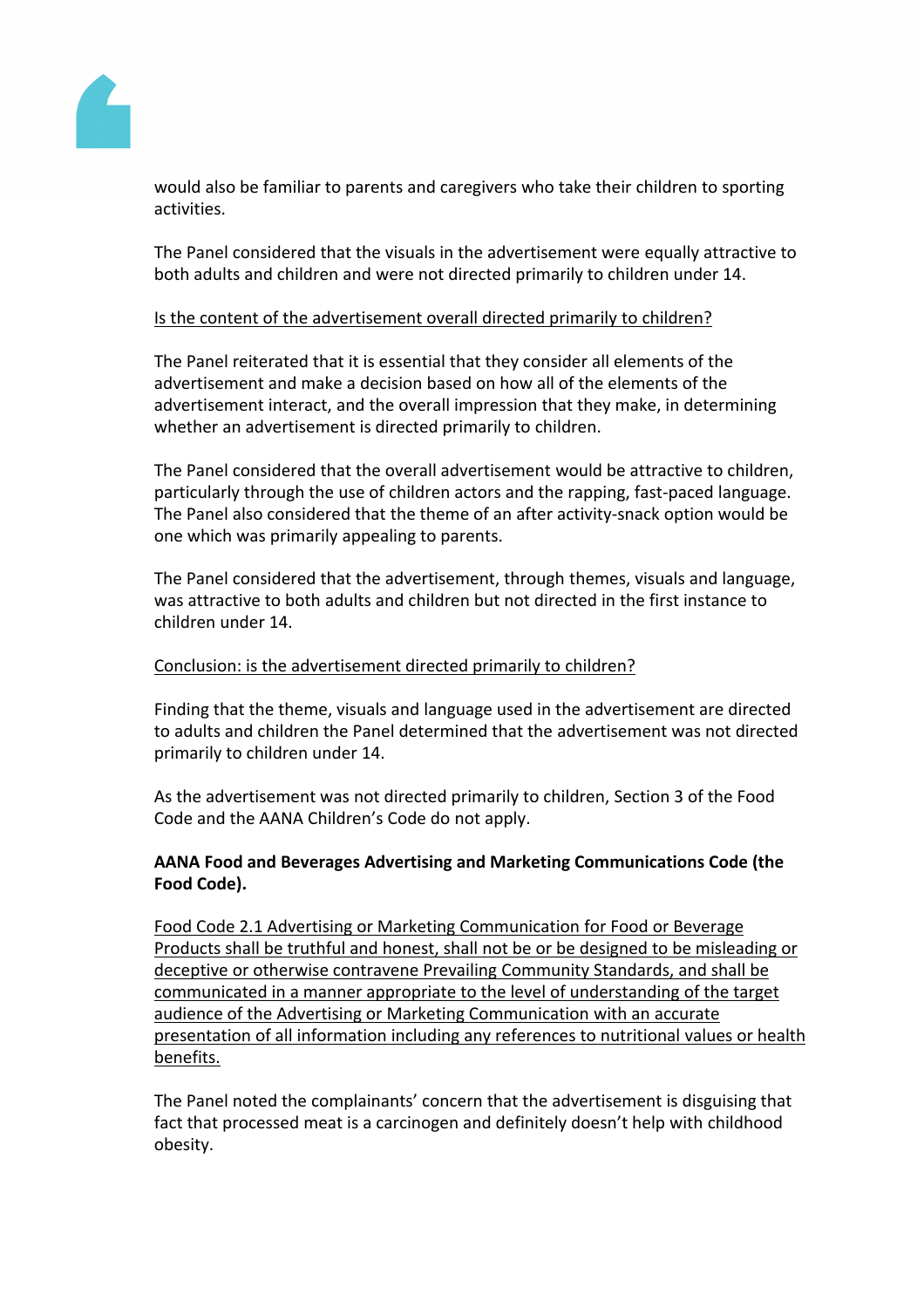ThePanel noted theadvertiser's responsethat the advertisement does not a keany statementsabout thehealthiness ofhe product, and thatall statements madeare factual.

ThePanel noted that theadvertisement clearly statethe contentsof the product, including processed heat, and that the advertisement was notesigned to mislead or deceive.

ThePanel noted that Australian Dietary Guideline 3 suggests intake of processed meat shouldbe limited and are in the 'discretionary foods' category a Processed and curedmeats carbe high in added saltnd saturated faltndarenot recommended as substitutes for processed meat." [\(https://www.nhmrc.gov.au/file/10001/download?token=0f-SfT](https://www.nhmrc.gov.au/file/10001/download?token=0f-SfTH2)H2).

ThePanel considered that the advertisementales nostatement about the snack being healthyor which wouldmisleadpeopleabout the contentsof the product. The Panelalsonoted that there was no uggestion that the product should be consumed in quantities outside oAustralian DietarGuidelines.ThePanelconsidered thatthere was norequirement thatadvertisers of processed meats make statements regarding the product being potentially a carcinogen, and the tilureto include this statementis not misleading odeceptive.

#### Section 2.1Conclusion

ThePanel determined hat the advertisement was not and was not designed to be, misleading or deceptive and did not therwise contravene Prevailing Community Standards, and did not reach Section 2.1 of the Food Code.

Section 2.2Advertising or Marketing Communication for ador Beverage Products shall not undermine the importance of healthy oractive lifestyles nor the promotion of healthy balanceddiets or encourage whatwouldreasonablybe consideredas excess consumption throughe representation of product/sor portion sizes disproportionate to the setting/s portrayed oby means otherwise eqarded as contrary to Prevailin@ommunity Standards.

ThePanel noted thecomplainants'concerns thatthe advertisementwaspromoting anunhealthy product.

In particular, the Panel noted thescenewhere one child was seento be holding a large stack of he productand considered whether this could be considered bbe promotingexcessconsumption.

ThePanel noted theadvertiser's responsethat the serving size of the roduct was limited and the sceneshowing the large stack is the context of fun, and here is no suggestioror encouragementhat anyone child is toeat all of thoseitems.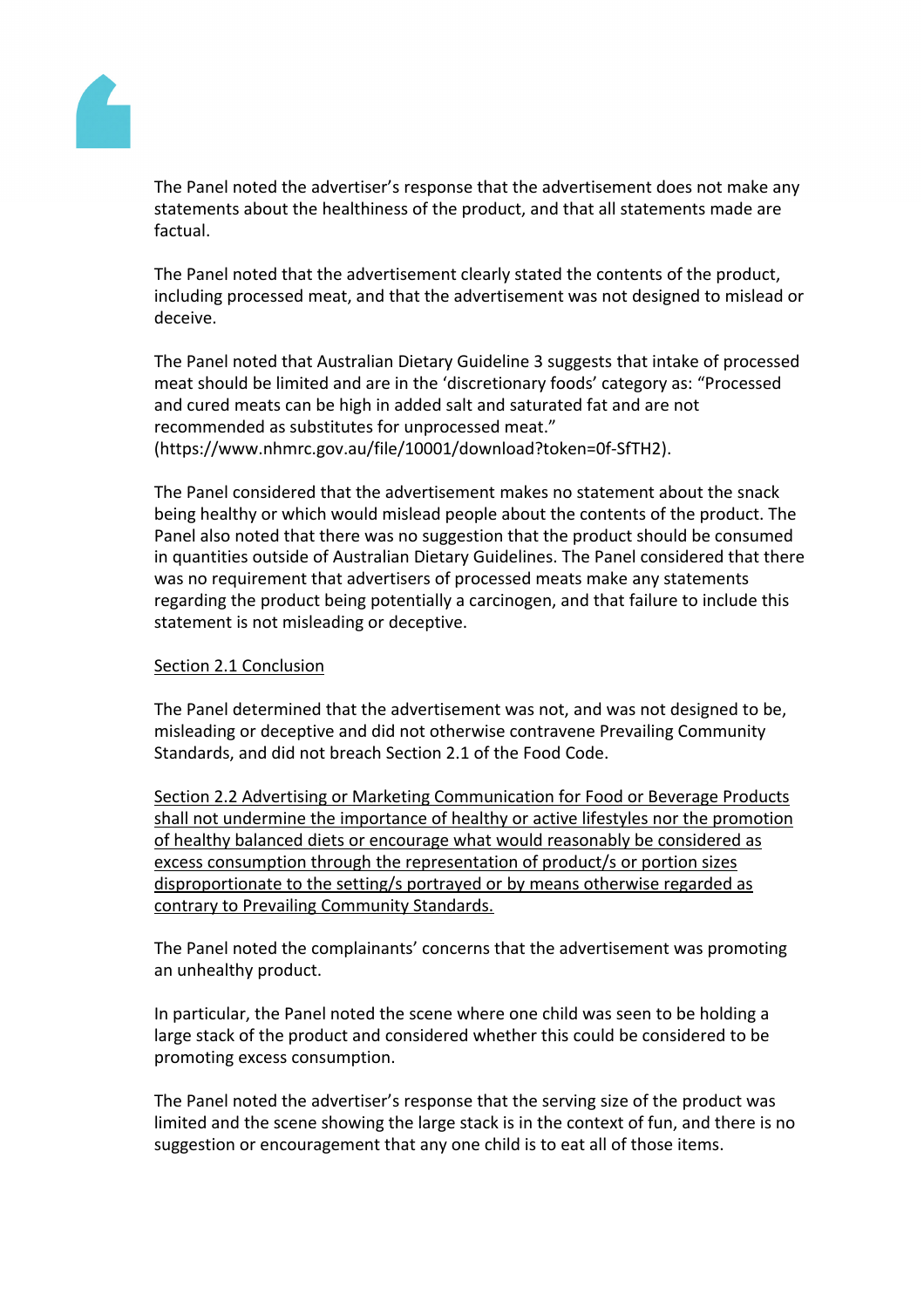

The Panel noted the setting portrayed: that there are three children in the back of the car, and presumably an adult driving. The Panel noted it appeared that the child was holding a stack of about twelve biscuits with cheese and salami and this was an equivalent of about three packets of the product. The Panel considered that this amount would not be in excess of what could be reasonable consumed by the people in the car, and as such was not disproportionate to the settings.

The Panel acknowledged that some members of the community would prefer products of certain nutritional status not to be advertised, however considered that the depiction of these products in itself is not a depiction which undermines the importance of healthy balanced diets.

#### Section 2.2 Conclusion

The Panel determined that the advertisement did not undermine the importance of healthy or active lifestyles nor the promotion of healthy balanced diets or encourage what would reasonably be considered to be excess consumption through the representation of portion sizes disproportionate to the setting portrayed. The Panel determined the advertisement did not breach Section 2.2 of the Food Code.

Section 4.1 - Advertising or Marketing Communication for Food or Beverage Products, other than fresh fruit or vegetables, must comply with Schedule 1 of the RCMI, where applicable.

The Panel noted that this was an advertisement for food and beverages and therefore must comply with Schedule 1 of the AFGC RCMI.

# **The Responsible Children's Marketing Initiative of the Australian Food and Grocery Council (the AFGC RCMI)**

The Panel first considered the provisions of the AFGC RCMI.

The Panel considered the definition of advertising or marketing communications to children within the RCMI. The definition states that 'Advertising or Marketing Communications which, having regard to the theme, visuals and language used, are directed primarily to Children and are for food and/or beverage products.' Under this initiative children means "persons under the age of 12 years of age."

The Panel noted the RCMI provides that advertising or marketing communication activities are advertising or marketing communications to children and therefore captured under the RCMI Initiative if:

1. the content of the advertisement or marketing communication is, having regard to the theme, visuals and language used, are directed primarily to children (and are for food and/or beverage products) or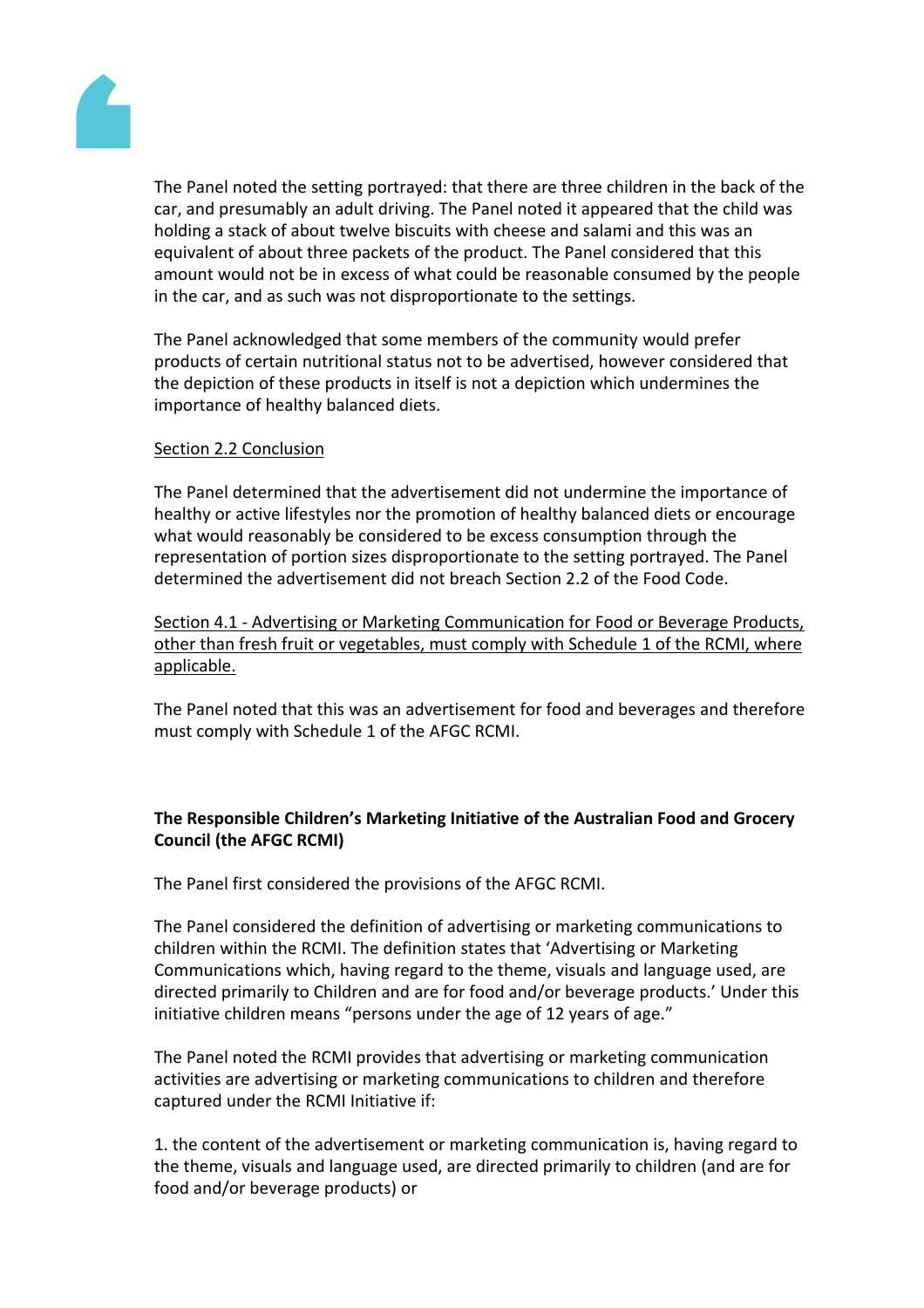

2. The placement of the advertisement or marketing communication is in a medium that is directed primarily to children, i.e.:

a. in relation to television, all C and P rated programs and other rated programs that are directly primarily to children through their themes, visuals and language; and/or

b. where children represent 35 percent or more of the audience of the Medium.

#### Point 1: Is the content of the advertisement directed primarily to children?

With regards to point 1, the Panel considered the theme, content and visuals of the advertisement. The Panel noted the dictionary definition of "primarily" is "in the first place" and that to be within the AFGC RCMI the Panel must find that the advertisement is aimed in the first instance at children under 12.

As discussed above, the Panel considered that the themes, visuals and language of the advertisement were not directed primarily to children under 14, and the Panel considered that this decision did not change when considering children under 12.

#### Point 2: Is the advertisement in a medium that is directed primarily to children?

The Panel noted the advertiser's response and evidence that the advertisement had not played in programming with an audience of over 35% children.

The Panel noted the advertiser had provided a spot list of all the programs the advertisement had appeared in and considered that the majority of programs would be directed primarily to adults or families, and were not targeted directly to children under 12.

In particular, the Panel noted the advertisement had been played in two movies, 'Matilda' and 'Boxtrolls'. The Panel noted the advertiser's response that these movies are targeted to a family genre and would be appealing to both adults and children, and not primarily to children under 12.

A minority of the Panel considered that the overall theme and visuals of both movies would be primarily attractive to children under 12, and although they may be watched by adults with children, this would not be the primary audience.

The majority of the Panel considered that the movie 'Matilda' was quite old and would have a nostalgic appeal for people who had first watched it as children and who were now adults. The majority of the Panel considered that 'Boxtrolls' was a PG rated film with stop-motion animation as opposed to computer-generated cartoon imagery and this would likely also be attractive to older children and adults.

Overall, the Panel considered that the advertisement did not have an audience of over 35% children under 12, and, as discussed above, the themes, visuals and